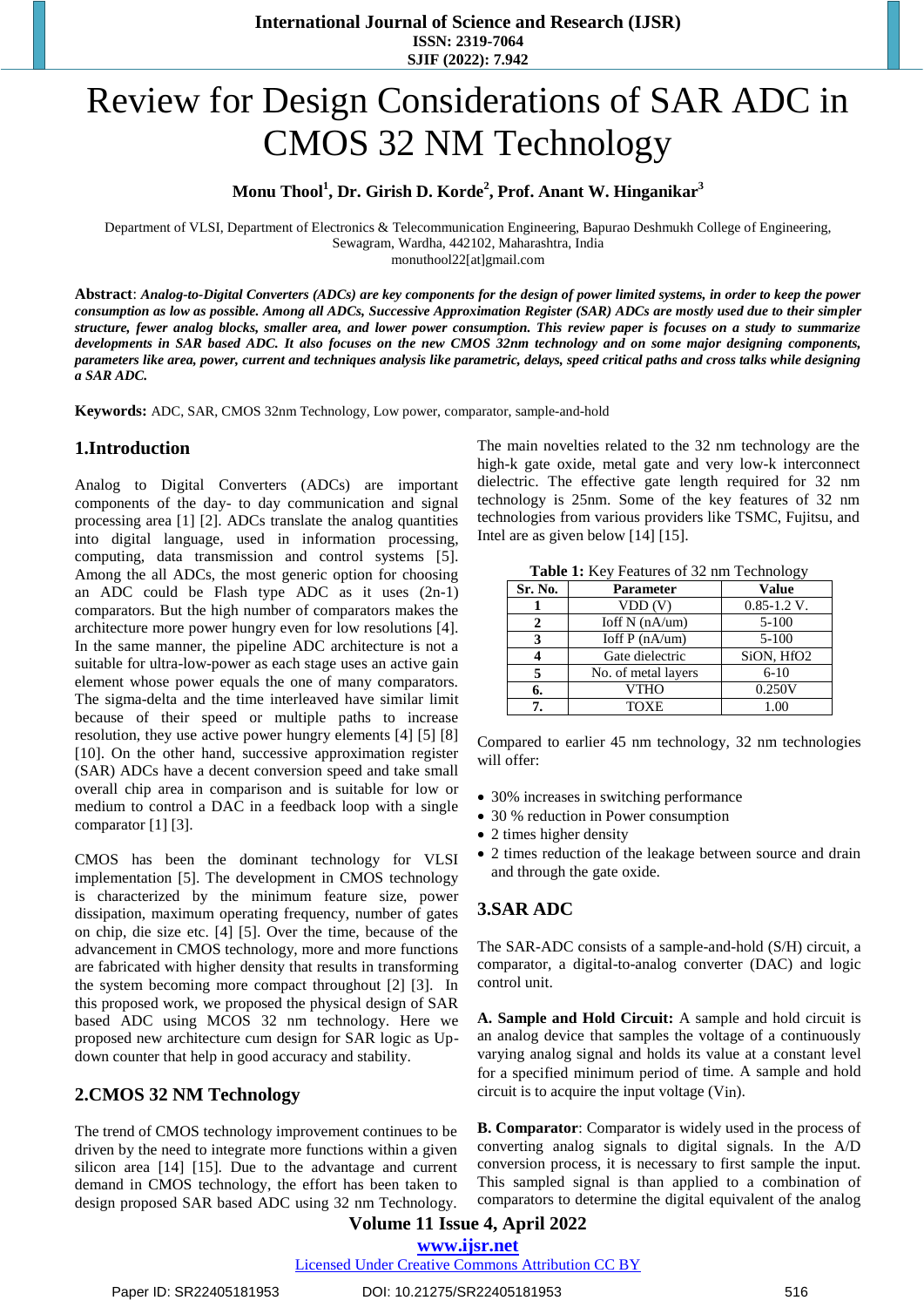signal and it compares the analog signal with another reference signal. Outputs are binary signal based on the comparison.

**C. Successive Approximation Register (SAR)**: A successive-approximation ADC uses a comparator to successively narrow a range. At each successive step, the converter compares the input voltage to the output of an internal DAC. At each step in this process, the approximation is stored in a SAR. SAR ADCs have a decent conversion speed and take small overall chip area in comparison to flash ADCs.

**D. Digital to Analog Converter**: An internal reference DAC that, for comparison with VREF, supplies the comparator with an analog voltage equal to the digital code output of the SAR input.



## **4.Working of SAR Algorithm**

The SAR algorithm works by switching on a large voltage and comparing that to the input voltage. If the switched voltage proves higher than the input voltage then the algorithm turns off that voltage and turns on a voltage half that size and repeats. If the voltage comes up lower than the input voltage it keeps that voltage on and then adds a voltage that represents half the size of the first voltage and repeats. This then corresponds to a series of 1s and 0s. These values are known as bits with the first voltage that is turned on corresponding to the most significant bit (or MSB) and the last voltage corresponding to the least significant bit (or LSB).

When the algorithm finishes the result is a binary code that corresponds to the input voltage. This process is referred to as successive approximation. The code produced results in a readable data form for a computer or micro-controller. Figure 2 below shows the basics of how the algorithm works where VREF represents the max voltage that the SAR ADC can measure.



# **5.Literature Review**

The recent development in CMOS SAR ADC made to reduce the power consumption and increase efficiency. Many researcher have propose different architecture, solutions and methods of their own for minimizing power, reducing complexity or increasing efficiency.

Devitha P.S, & Anuja George in 2019 [1] proposed Low power high speeds ADC [1] can be design using VLSI. They have implemented ADC design suitable for standard CMOS technology with low power low-cost VLSI implementation. The power consumption of the ADC is 2.59 mW at 1.2V supply.

Vijay Pratap Singh, Gaurav Kumar Sharma, Aasheesh Shukla in 2017 [2] presents Successive Approximation Register (SAR) Analog to Digital Converter (ADC) is designed using non redundant SAR structure and sequencer/code Register structure for low power operation using 90 nm CMOS Technology. The designed ADC structures provide optimum results for all three circuit design challenges: speed, area and power.

Prof. Chandrakant S. Ragit & Dr. Sanjay S. Badjate in 2016 [3] proposed up down counter as Successive Approximation Register using 45nm tehnology. They suggested the SAR logic for ADC that is one of the best suited for low power. Here the resolution proposed is 4- bit and a power consumption of few mill watts.

Hur A. Hassan, Izhal Abdul Halin, Ishak Bin Aris, Mohd Khair Bin Hassan in year 2009 [4] have proposed successive approximation analog to digital converter implemented in a conventional 0.18u CMOS technology with low power. They have designed SAR with composite of sample and hold dummy switch compensation, comparator with low voltage latched and realized based on current mode approach, control logic circuit and DAC as binary weighted capacitor arrays for the differential inputs.

Siamak Mortezapour [5] presents ADC designed for lowpower, medium-quality applications such as data acquisition. The requirement is usually to integrate these ADC's with digital signal processors (DSP's) in a low-cost CMOS

**Volume 11 Issue 4, April 2022 www.ijsr.net** Licensed Under Creative Commons Attribution CC BY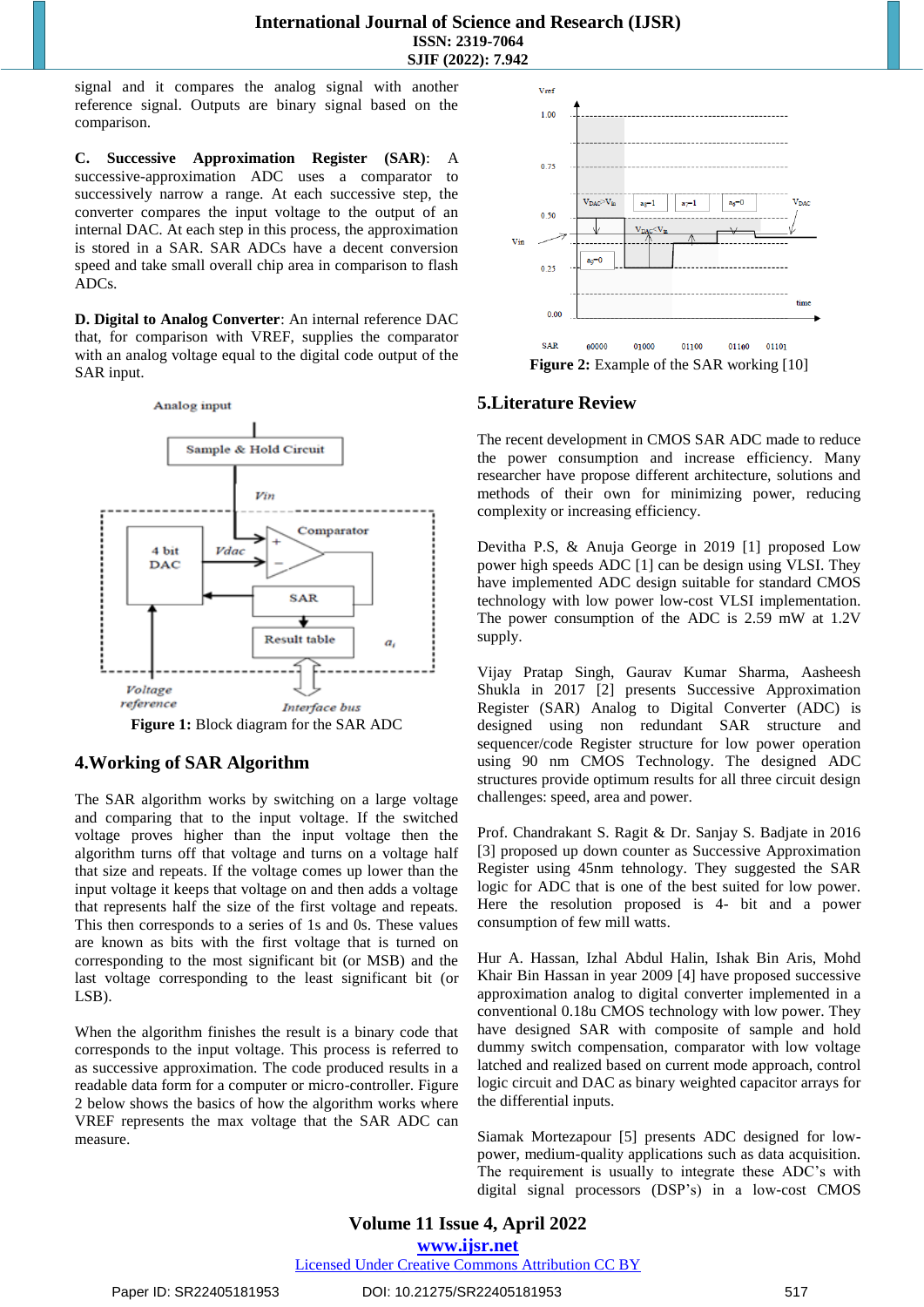#### **International Journal of Science and Research (IJSR) ISSN: 2319-7064 SJIF (2022): 7.942**

technology. ADC's that are integrated with a DSP are required to operate in the same range of supply voltage.

A. R. Kasetwar, & V.G.Nasre in 2011 [6] provided a re-view data for understanding the design of SAR based ADC. They have done rigorous data collection on the design terminologies, CMOS technologies and Successive Approximation Register (SAR) based ADCs used in low power, high resolution area efficient circuits and the recent development in CMOS SAR ADC is distinctive in the denomination of architecture and its performance.

Hassan Sepehrian, Mehdi Saberi, and Reza Lotfi [7] presents a modified structure and a new switching algorithm in successive-approximation analog-to digital converters to reduce the power consumption. This technique is more efficient in applications where the input signal activity is low most of the time such as biomedical signals. For slowvarying samples, only the least significant bits of the new analog sample are extracted leading to power saving in both the capacitor-based DAC and the comparator.

Zhangming Zhu, Zheng Qiu, Maliang Liu, and Ruixue Ding [8] proposed an asynchronous successive approximation register (SAR) analog-to-digital converter (ADC) for sensor applications. They proposed low leakage latched dynamic cell in SAR logic and wide range configurable delay element extend the flexibility of speed and resolution tradeoff. The ADC fabricated in 0.18 CMOS process covers 6–10 bit resolution and 0.5 V–0.9 V power supply range.

Mon Mon Thin, Myo Min Than, and Theingi Myint [9] describes a successive approximation ADC that uses a charge-redistribution digital- to-analog Converter (DAC) designed to achieve a good accuracy and high speed. They proposed the new algorithm of SAR ADC which can reduce the number of conversion step is proposed. This algorithm enhances the speed of SAR ADC system that to be apply in high speed application.

Ms. Kiran P. Kokate1, Prof. A. O. Vyas [10] implemented Successive Approximation analog-todigital converter (ADC) in a conventional 90nm CMOS technology with low power consumption. They came across results as sampling frequency of the ADC IS 2.1GHz. CMOS layout and simulation is drawn by using Microwind 3.1 software. Nilofar M. A. Shaikh, Prof. Seema H. Rajput [11] opted to implement a Successive Approximation Register (SAR) ADC that is one of the best suited for low power. They targeted a resolution of 4-bit and a power consumption of few mill watts. The SAR ADC is implemented in 45 nm CMOS technology with a power supply of 1V.

Anuradha S. Kherde, Pritesh R. Gumble [12] provides a detailed view of a 4 bit R2R ladder with optimum accuracy by using Microwind 3.1. This paper provides a detailed view of a 4 bit DAC with optimum accuracy by using Microwind 3.1. For all about Pre Layout simulation has been realized using 90 nm (0.09um) CMOS process Technology.

Ms. Kiran P. Kokate1, Prof. A. O. Vyas [13] designed and implement a successive approximation register (SAR) analog to digital converter (ADC) for communication domain using CMOS layout and simulation is drawn by using Microwind 3.1 software.

## **6.Problem Definition / Formulation**

Power consumption is very crucial in CMOS technology design. In this project we are going to design the physical of Up Down counter based SAR based ADC architecture for optimization using 32 nm CMOS technology. While lower the CMOS technology, we need to think about the MOS modelling techniques. There are three MOS modelling techniques available out of which BSIM4 MOS modelling is applicable for CMOS technologies below 90 nm.

The goal is to reach a total power consumption of few μ-Watts as compared to the earlier design proposed by researcher. The final design of will be with consideration of all physical optimization parameters including area, power, current and analysis like parametric, delays, speed critical paths and cross talks.

## **7.Proposed Work**

The proposed work is to design the SAR counter logic by simplest method, an Up/down counter to control DAC o/p. It works by starting by binary  $o/p$  8(1000) and then by determining whether Vin is larger or smaller than VDD/2, it decrements or increments. The counter o/p and Vin is compared using comparator which gives the value of that count directly. The comparison is performed for the next count, and so on until all count are checked for below or greater than value 8. The conversion would start with SOC signal and cycle finishes after 8 clock cycles, with active low EOC output. The Iterative algorithm for ADC conversion for up-down counter as SAR logic is given in figure 3.



**Figure 3:** Iterative algorithm for ADC conversion

The complete process is faster than the iterative converter as only N comparisons are necessary. The algorithm is showed in detailed in figure 3.

**Volume 11 Issue 4, April 2022 www.ijsr.net** Licensed Under Creative Commons Attribution CC BY